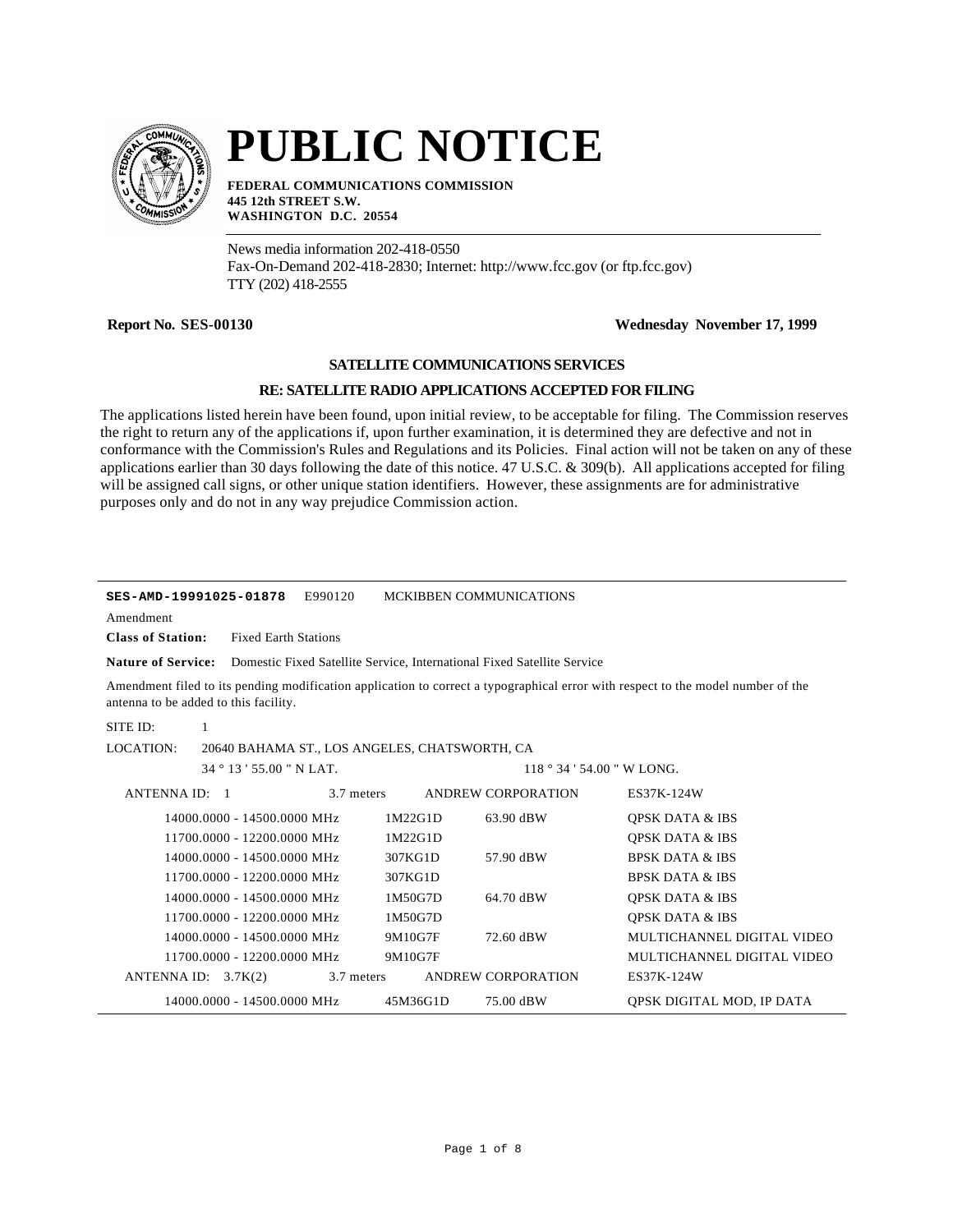**SES-ASG-19991026-01879** E860417 MONTANA POWER COMPANY **TO:** MONTANA POWER COMPANY **FROM:** SKEHAN TELEVIDEO SERVICE, INC. No. of Station(s) listed: 1 Application for Consent to Assignment **SES-LIC-19990608-01124** E990295 AQUIS WIRELESS COMMUNICATIONS, INC. **Class of Station:** Fixed Earth Stations Application for Authority **Nature of Service:** Domestic Fixed Satellite Service This application is associated with an Amendment file number SES-AMD-19990920-01728 was filed to change the corporate name from Aquis Communications, Inc. to Aquis Wireless Communications, Inc. LOCATION: 40 ° 16 ' 33.00 " N LAT. SITE ID: 1 4249 ROUTE 9N, MONMOUTH, FREEHOLD, NJ 74 ° 17 ' 39.00 " W LONG. ANTENNA ID: 1 1.8 meters PRODELIN SERIES 1181 14000.0000 - 14500.0000 MHz 20K0F1D 34.00 dBW 11700.0000 - 12200.0000 MHz 20K0F1D **SES-LIC-19990830-01437** E990360 GE AMERICAN COMMUNICATIONS, INC. **Class of Station:** Fixed Earth Stations Application for Authority **Nature of Service:** Domestic Fixed Satellite Service LOCATION: 42 ° 27 ' 35.00 " N LAT. SITE ID: PITTSFIIELD, MA 1 PLASTICS AVENUE, PITTSFIELD, MA 73 ° 12 ' 40.00 " W LONG. ANTENNA ID: 1 2.4 meters VERTEX PPK 2.4METER 14000.0000 - 14500.0000 MHz 8M00G2W 68.10 dBW QPSK 11700.0000 - 12200.0000 MHz 8M00G2W QPSK **SES-LIC-19990913-01594** E990401 GE AMERICAN COMMUNICATIONS, INC. **Class of Station:** Temporary Fixed Earth Station Application for Authority **Nature of Service:** Fixed Satellite Service LOCATION: SITE ID: Woodbine Wolfcoach 2323 GRIMVE ROAD, MOUNT AIRY, MD, VARIOUS ANTENNA ID: 1 2.4 meters RSI 240KV 11700.0000 - 12200.0000 MHz 4M73G7D 11700.0000 - 12200.0000 MHz 2M36G7D 11700.0000 - 12200.0000 MHz 30M0F3F 11700.0000 - 12200.0000 MHz 26K8F8E 14000.0000 - 14500.0000 MHz 1M69F7D 54.50 dBW QPSK 14000.0000 - 14500.0000 MHz 4M73G7D 65.60 dBW QPSK 14000.0000 - 14500.0000 MHz 2M36G7D 62.60 dBW QPSK 14000.0000 - 14500.0000 MHz 30M0F3F 68.90 dBW QPSK 14000.0000 - 14500.0000 MHz 26K8F8E 45.40 dBW QPSK 11700.0000 - 12200.0000 MHz 1M69F7D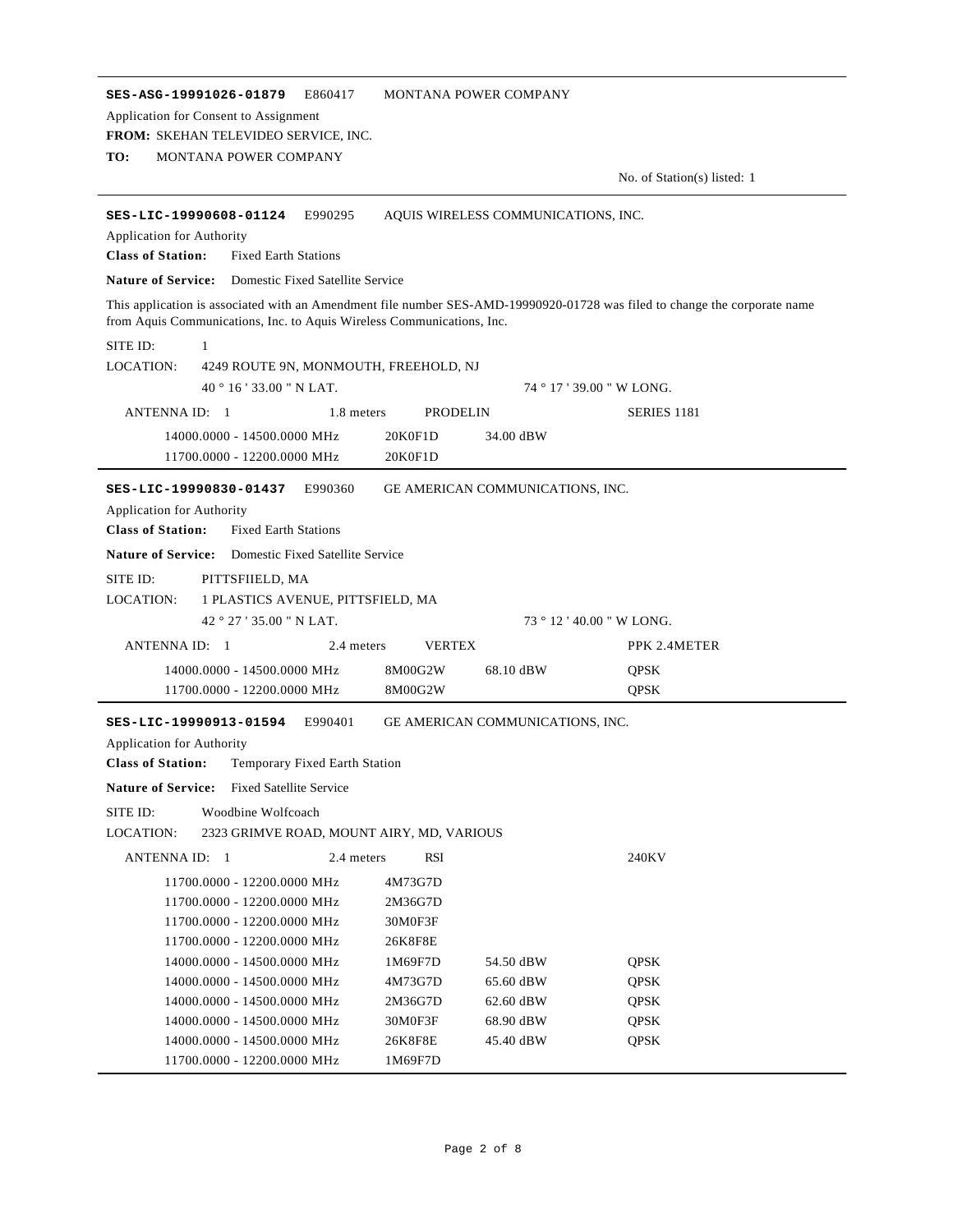| SES-LIC-19990920-01853<br>E890130<br>INTERLINK COMMUNICATIONS, INC.<br>Application for Authority   |                  |                                         |                                                            |  |  |
|----------------------------------------------------------------------------------------------------|------------------|-----------------------------------------|------------------------------------------------------------|--|--|
| <b>Class of Station:</b><br><b>Fixed Earth Stations</b>                                            |                  |                                         |                                                            |  |  |
| <b>Nature of Service:</b> Domestic Fixed Satellite Service, International Fixed Satellite Service  |                  |                                         |                                                            |  |  |
| SITE ID:<br><b>MT. VIEW TELEPORT</b>                                                               |                  |                                         |                                                            |  |  |
| <b>LOCATION:</b><br>300 FERGUSON DRIVE, SANTA CLARA, MOUNTAIN VIEW, CA                             |                  |                                         |                                                            |  |  |
| 37°23'22.00" N LAT.                                                                                |                  |                                         | $122°3'20.00''$ W LONG.                                    |  |  |
| ANTENNA ID: 1<br>7 meters                                                                          | <b>SATCOM</b>    |                                         | <b>RSI 700KS</b>                                           |  |  |
| SES-LIC-19990930-01717<br>E990427                                                                  |                  | <b>GE AMERICAN COMMUNICATIONS. INC.</b> |                                                            |  |  |
| Application for Authority                                                                          |                  |                                         |                                                            |  |  |
| <b>Class of Station:</b><br><b>Fixed Earth Stations</b>                                            |                  |                                         |                                                            |  |  |
| <b>Nature of Service:</b> Fixed Satellite Service                                                  |                  |                                         |                                                            |  |  |
| SITE ID:<br>GSFC4                                                                                  |                  |                                         |                                                            |  |  |
| <b>LOCATION:</b><br>GODDARD SPACE FLIGHT CENTER, PRINCE GEORGES, GREENBELT, MD                     |                  |                                         |                                                            |  |  |
| 38 ° 59 ' 57.00 " N LAT.                                                                           |                  |                                         | 76 ° 50 ' 21.00 " W LONG.                                  |  |  |
| ANTENNA ID: 1<br>10 meters                                                                         |                  | <b>SCIENTIFIC ATLANTA</b>               | 8002AHP                                                    |  |  |
| 5925.0000 - 6425.0000 MHz                                                                          | 56K0G7W          | 58.40 dBW                               | <b>DIGITAL</b>                                             |  |  |
| 5925.0000 - 6425.0000 MHz                                                                          | 36M0G7W          | 58.40 dBW                               | <b>DIGITAL</b>                                             |  |  |
| 3700.0000 - 4200.0000 MHz                                                                          | 56K0G7W          |                                         | <b>DIGITAL</b>                                             |  |  |
| 3700.0000 - 4200.0000 MHz                                                                          | 36M0G7W          |                                         | <b>DIGITAL</b>                                             |  |  |
| SES-LIC-19991004-01777<br>E990437                                                                  | IMPSAT USA, INC. |                                         |                                                            |  |  |
| Application for Authority                                                                          |                  |                                         |                                                            |  |  |
| <b>Class of Station:</b><br><b>Fixed Earth Stations</b>                                            |                  |                                         |                                                            |  |  |
| <b>Nature of Service:</b> Domestic Fixed Satellite Service, International Fixed Satellite Service  |                  |                                         |                                                            |  |  |
| SITE ID:<br>$\mathbf{1}$                                                                           |                  |                                         |                                                            |  |  |
| <b>LOCATION:</b><br>3800 CITIBANK CENTER BUILDING C COMMUNICATIONS ROOM, TAMPA, FL                 |                  |                                         |                                                            |  |  |
| 27°58'25.00"N LAT.                                                                                 |                  |                                         | 82 ° 20 ' 22.00 " W LONG.                                  |  |  |
| ANTENNA ID: 7.2M<br>7.2 meters                                                                     | <b>VERTEX</b>    |                                         | <b>KXC120</b>                                              |  |  |
| 5925.0000 - 6425.0000 MHz                                                                          | 154KG7D          | 64.40 dBW                               | QPSK DIGITAL, 3/4 FEC, DATA                                |  |  |
| 5925.0000 - 6425.0000 MHz                                                                          | 305KG7D          | 67.40 dBW                               | QPSK DIGITAL, 3/4 FEC, DATA                                |  |  |
| 5925.0000 - 6425.0000 MHz                                                                          | 460KG7D          | 69.10 dBW                               | QPSK DIGITAL, 3/4 FEC, DATA                                |  |  |
| 5925.0000 - 6425.0000 MHz                                                                          | 614KG7D          | 70.40 dBW                               | OPSK DIGITAL, 3/4 FEC, DATA                                |  |  |
| 5925.0000 - 6425.0000 MHz<br>3700.0000 - 4200.0000 MHz                                             | 921KG7D          | 72.10 dBW                               | OPSK DIGITAL, 3/4 FEC, DATA<br>QPSK DIGITAL, 3/4 FEC, DATA |  |  |
|                                                                                                    |                  |                                         |                                                            |  |  |
| E990428<br>SES-LIC-19991012-01718                                                                  |                  | FIRST UNION CORPORATION                 |                                                            |  |  |
| <b>Application for Authority</b>                                                                   |                  |                                         |                                                            |  |  |
| <b>Class of Station:</b><br><b>Fixed Earth Stations</b>                                            |                  |                                         |                                                            |  |  |
| <b>Nature of Service:</b><br><b>Fixed Satellite Service</b>                                        |                  |                                         |                                                            |  |  |
| SITE ID:<br>1                                                                                      |                  |                                         |                                                            |  |  |
| <b>LOCATION:</b><br>301 SOUTH TRYON STREET, MECKLENBURG, CHARLOTTE, NC<br>35 ° 13 ' 29.00 " N LAT. |                  |                                         |                                                            |  |  |
| $80^{\circ} 50' 43.00''$ W LONG.                                                                   |                  |                                         |                                                            |  |  |
| ANTENNA ID: 1<br>2.4 meters                                                                        | <b>VERTEX</b>    |                                         | 2.4m DPVK                                                  |  |  |
| 14000.0000 - 14500.0000 MHz                                                                        | 4M00G1F          | 70.60 dBW                               | Digital Phase Modulation (NTSC<br>Television) QPSK         |  |  |
|                                                                                                    |                  |                                         |                                                            |  |  |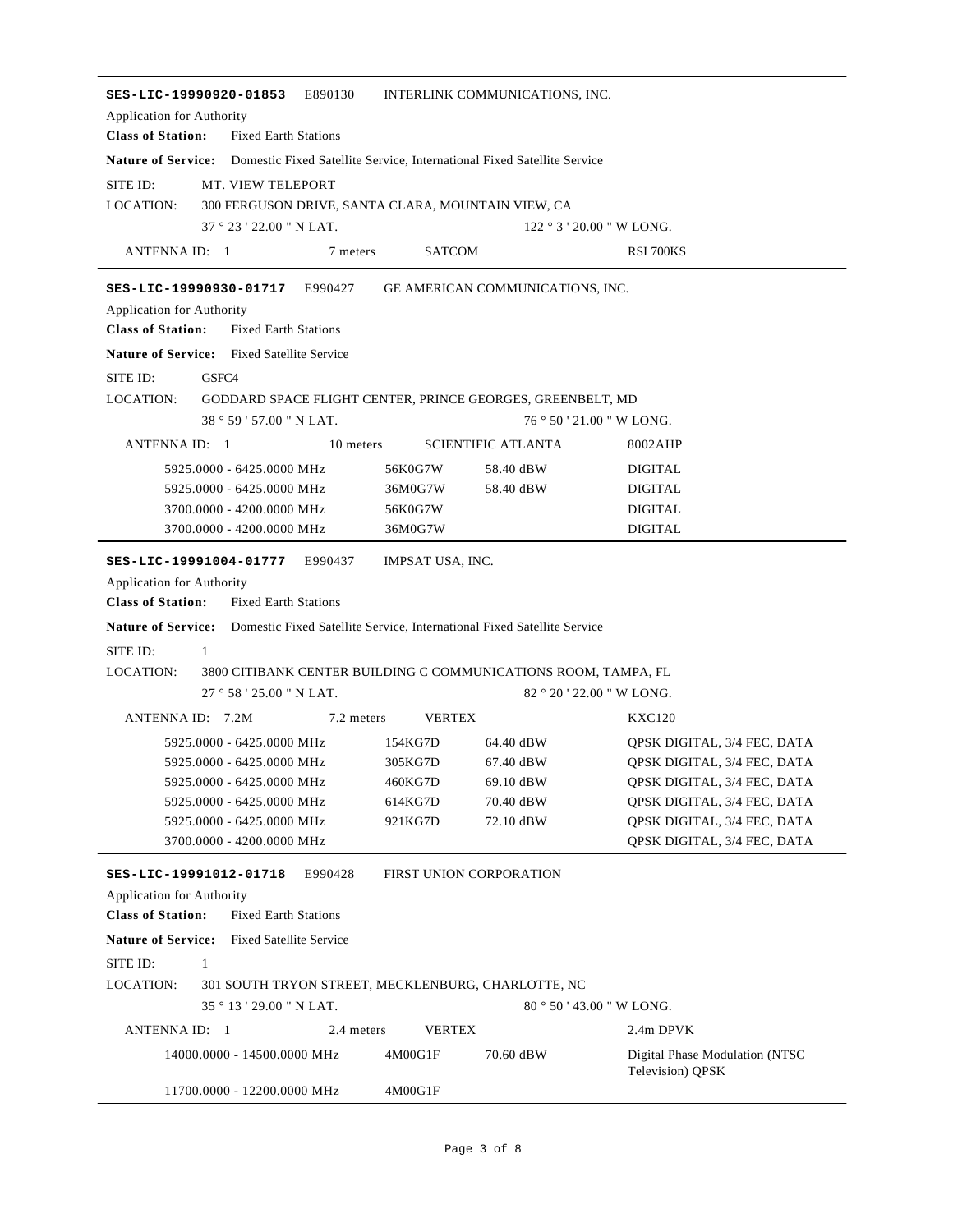| E990448<br>SES-LIC-19991012-01862                                                                                                                                                   | <b>TRIDOM CORPORATION</b> |                                                                         |                                               |
|-------------------------------------------------------------------------------------------------------------------------------------------------------------------------------------|---------------------------|-------------------------------------------------------------------------|-----------------------------------------------|
| Application for Authority                                                                                                                                                           |                           |                                                                         |                                               |
| <b>Class of Station:</b><br><b>Fixed Earth Stations</b>                                                                                                                             |                           |                                                                         |                                               |
| <b>Nature of Service:</b>                                                                                                                                                           |                           | Domestic Fixed Satellite Service, International Fixed Satellite Service |                                               |
| SITE ID:<br>HUB M2                                                                                                                                                                  |                           |                                                                         |                                               |
| LOCATION:<br>840 FRANKLIN COURT, COBB, MARIETTA, GA                                                                                                                                 |                           |                                                                         |                                               |
| 33 ° 55 ' 40.00 " N LAT.                                                                                                                                                            |                           | $84°29'45.00''$ W LONG.                                                 |                                               |
| ANTENNA ID: 6.1M                                                                                                                                                                    | 6.1 meters                | SCIENTIFIC-ATLANTA                                                      | 8060                                          |
| 14000.0000 - 14500.0000 MHz                                                                                                                                                         | 4M92G7W                   | 58.30 dBW                                                               | BPSK, DATA                                    |
| 14000.0000 - 14500.0000 MHz                                                                                                                                                         | 2M46G7W                   | 55.30 dBW                                                               | BPSK, DATA                                    |
| 14000.0000 - 14500.0000 MHz                                                                                                                                                         | 1M23G7W                   | 52.30 dBW                                                               | BPSK, DATA                                    |
| 14000.0000 - 14500.0000 MHz                                                                                                                                                         | 614KG7W                   | 49.30 dBW                                                               | <b>BPSK, DATA</b>                             |
| 14000.0000 - 14500.0000 MHz                                                                                                                                                         | 307KG7W                   | 46.30 dBW                                                               | BPSK, DATA                                    |
| 11700.0000 - 12200.0000 MHz                                                                                                                                                         | 92K2G7W                   |                                                                         | MSK, DATA                                     |
| 11700.0000 - 12200.0000 MHz                                                                                                                                                         | 184KG7W                   |                                                                         | MSK, DATA                                     |
| 11700.0000 - 12200.0000 MHz                                                                                                                                                         | 369KG7W                   |                                                                         | MSK, DATA                                     |
| ANTENNA ID: 8.1M<br>8.1 meters                                                                                                                                                      | <b>VERTEX</b>             |                                                                         | <b>8.1 KPK</b>                                |
| 14000.0000 - 14500.0000 MHz                                                                                                                                                         | 4M92G7W                   | 59.20 dBW                                                               | BPSK, DATA                                    |
| 14000.0000 - 14500.0000 MHz                                                                                                                                                         | 2M46G7W                   | 56.20 dBW                                                               | BPSK, DATA                                    |
| 14000.0000 - 14500.0000 MHz                                                                                                                                                         | 1M23G7W                   | 53.20 dBW                                                               | <b>BPSK, DATA</b>                             |
| 14000.0000 - 14500.0000 MHz                                                                                                                                                         | 614KG7W                   | 50.20 dBW                                                               | BPSK, DATA                                    |
| 14000.0000 - 14500.0000 MHz                                                                                                                                                         | 307KG7W                   | 47.20 dBW                                                               | BPSK, DATA                                    |
| 11700.0000 - 12200.0000 MHz                                                                                                                                                         | 92K2G7W                   |                                                                         | MSK, DATA                                     |
| 11700.0000 - 12200.0000 MHz                                                                                                                                                         | 184KG7W                   |                                                                         | MSK, DATA                                     |
| 11700.0000 - 12200.0000 MHz                                                                                                                                                         | 369KG7W                   |                                                                         | MSK, DATA                                     |
| Application for Authority<br><b>Class of Station:</b><br>Temporary Fixed Earth Station<br><b>Nature of Service:</b><br>Domestic Fixed Satellite Service<br>SITE ID:<br>$\mathbf{1}$ |                           |                                                                         |                                               |
| LOCATION:<br>106 ACCESS RD. NORWOOD, NORFOLK, MA 02062, TRANSPORTABLE                                                                                                               |                           |                                                                         |                                               |
| ANTENNA ID: 1                                                                                                                                                                       | 1.8 meters                | <b>AVL TECHNOLOGIES</b>                                                 | 1.8M SNG                                      |
| 14000.0000 - 14500.0000 MHz                                                                                                                                                         | 36M0F8F                   | 70.14 dBW                                                               | ANALOG TV FM MODULATION<br><b>FULL TRANS.</b> |
| 14000.0000 - 14500.0000 MHz                                                                                                                                                         | 24M0F8F                   | 67.14 dBW                                                               | ANALOG TV FM MODULATION<br>HALF TRANS.        |
| 14000.0000 - 14500.0000 MHz<br>11700.0000 - 12200.0000 MHz                                                                                                                          | 24M0G7F                   | 59.10 dBW                                                               | DIGITAL COMPRESSED TV                         |
| SES-MOD-19990409-00554<br>E873236<br>Application for Modification<br><b>Class of Station:</b><br>Temporary Fixed Earth Station                                                      |                           | SPARTAN BROADCASTING COMPANY                                            |                                               |
| <b>Nature of Service:</b><br>Domestic Fixed Satellite Service                                                                                                                       |                           |                                                                         |                                               |
| "MOD" to add new emission designator and related service and to change area of operation to Mobile, AL.                                                                             |                           |                                                                         |                                               |
| SITE ID:<br>$\mathbf{1}$                                                                                                                                                            |                           |                                                                         |                                               |
| LOCATION:<br>555 BROADCAST DRIVE, MOBILE, MOBILE, AL                                                                                                                                |                           |                                                                         |                                               |
|                                                                                                                                                                                     |                           |                                                                         |                                               |
| 2.6 meters<br>ANTENNA ID: 1                                                                                                                                                         | CORP.                     | VERTEX COMMUNICATIONS                                                   | 2.6 DMK                                       |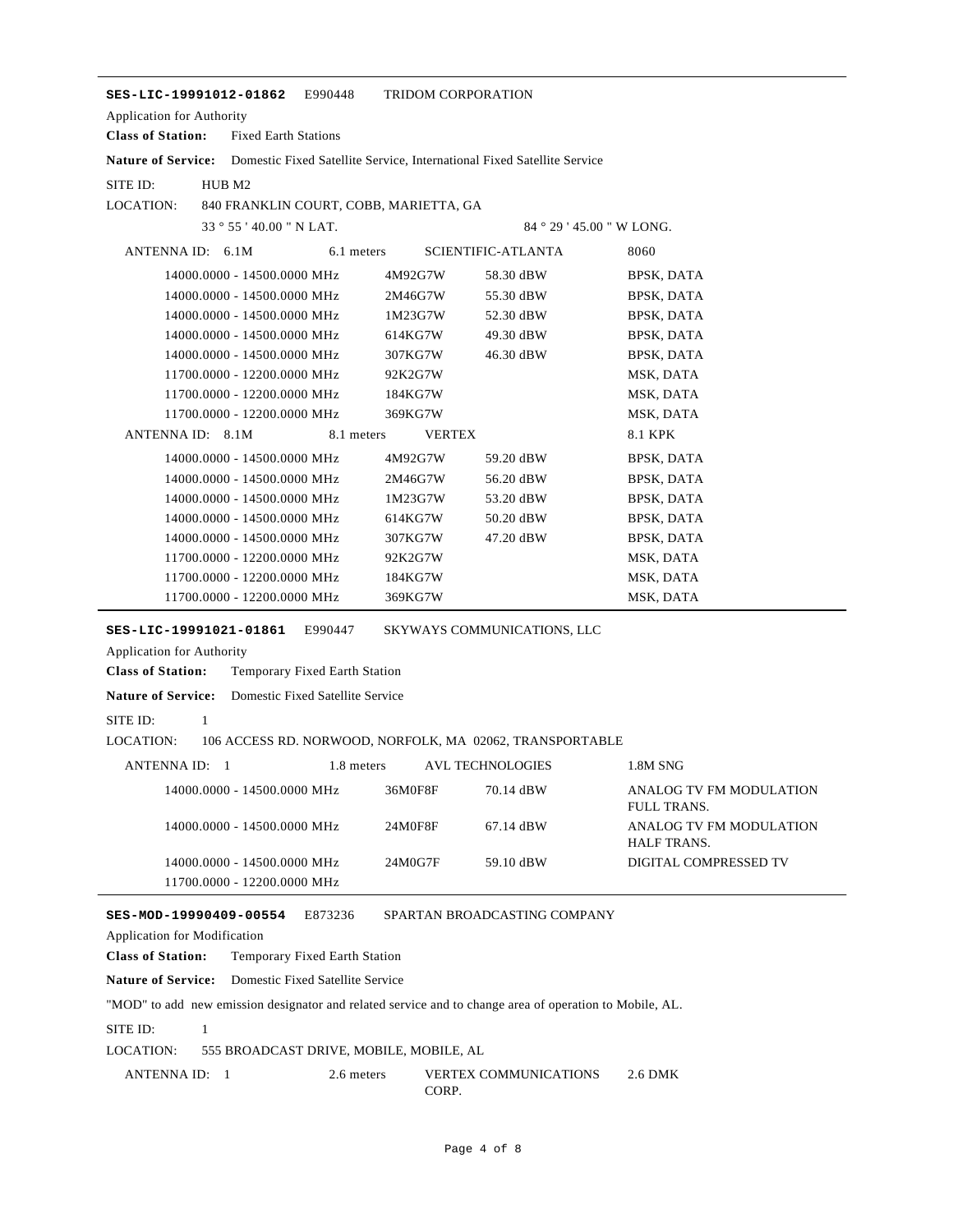| 14000.0000 - 14500.0000 MHz                                                                                                                                         | 36M0F3F            | 77.10 dBW                           | ANALOG TV WITH FM<br><b>MODULATION</b>                        |  |  |  |
|---------------------------------------------------------------------------------------------------------------------------------------------------------------------|--------------------|-------------------------------------|---------------------------------------------------------------|--|--|--|
| 14000.0000 - 14500.0000 MHz                                                                                                                                         | 30KF3E             | 45.40 dBW                           | <b>FM AUDIO CARRIER</b>                                       |  |  |  |
| 14000.0000 - 14500.0000 MHz                                                                                                                                         | 10M0G7W            | 66.00 dBW                           | DIGITAL MCPC QPSK CARRIER<br><b>USED FOR VIDEO/VOICE/DATA</b> |  |  |  |
| 14000.0000 - 14500.0000 MHz                                                                                                                                         | 30KF1D             | 44.90 dBW                           | FM ANALOG TELEMETRY                                           |  |  |  |
| 11700.0000 - 12200.0000 MHz                                                                                                                                         |                    |                                     |                                                               |  |  |  |
| E4413<br>SES-MOD-19990729-01578                                                                                                                                     |                    | SPACENET SERVICES LICENSE SUB, INC. |                                                               |  |  |  |
| Application for Modification                                                                                                                                        |                    |                                     |                                                               |  |  |  |
| <b>Class of Station:</b><br><b>Fixed Earth Stations</b>                                                                                                             |                    |                                     |                                                               |  |  |  |
| <b>Nature of Service:</b> Domestic Fixed Satellite Service                                                                                                          |                    |                                     |                                                               |  |  |  |
| "MOD" to convert the regulatory status of the service from common carrier to non-common carrier.                                                                    |                    |                                     |                                                               |  |  |  |
| SITE ID:<br>1                                                                                                                                                       |                    |                                     |                                                               |  |  |  |
| <b>LOCATION:</b><br>555 T.C. JESTER BLVD., HARRIS, HOUSTON, TX                                                                                                      |                    |                                     |                                                               |  |  |  |
| 29 ° 46 ' 58.00 " N LAT.                                                                                                                                            |                    |                                     | $95°25'6.00''$ W LONG.                                        |  |  |  |
| ANTENNA ID: 1<br>7 meters                                                                                                                                           | S.T.I.             |                                     | 700K                                                          |  |  |  |
| 14000.0000 - 14500.0000 MHz                                                                                                                                         |                    |                                     |                                                               |  |  |  |
| 14000.0000 - 14500.0000 MHz                                                                                                                                         | 1M54G7D<br>24M0F3F | 69.00 dBW<br>78.30 dBW              |                                                               |  |  |  |
| 14000.0000 - 14500.0000 MHz                                                                                                                                         | 128KG7D            | 56.50 dBW                           |                                                               |  |  |  |
| 14000.0000 - 14500.0000 MHz                                                                                                                                         | 112KG7D            | 55.90 dBW                           |                                                               |  |  |  |
| 14000.0000 - 14500.0000 MHz                                                                                                                                         | 256KG7D            | 59.40 dBW                           |                                                               |  |  |  |
| 11700.0000 - 12200.0000 MHz                                                                                                                                         |                    |                                     |                                                               |  |  |  |
| E930381<br>SPACENET SERVICES LICENSE SUB, INC.<br>SES-MOD-19990729-01580<br>Application for Modification<br><b>Class of Station:</b><br><b>Fixed Earth Stations</b> |                    |                                     |                                                               |  |  |  |
| <b>Nature of Service:</b> Domestic Fixed Satellite Service                                                                                                          |                    |                                     |                                                               |  |  |  |
| "MOD" to convert the regulatory status of the service from common carrier to non-common carrier.                                                                    |                    |                                     |                                                               |  |  |  |
| SITE ID:<br>$\mathbf{1}$                                                                                                                                            |                    |                                     |                                                               |  |  |  |
| <b>LOCATION:</b><br>312 PLUM STREET, (HUB), HAMILTON, CINCINNATI, OH                                                                                                |                    |                                     |                                                               |  |  |  |
| $39°5'38.00"$ N LAT.                                                                                                                                                |                    |                                     | 84 ° 31 ' 15.00 " W LONG.                                     |  |  |  |
| ANTENNA ID: 1<br>3.7 meters                                                                                                                                         | <b>ANDREW</b>      |                                     | ESA37-124                                                     |  |  |  |
| 14000.0000 - 14500.0000 MHz                                                                                                                                         | 224KF7D            | 56.40 dBW                           |                                                               |  |  |  |
| 11700.0000 - 12200.0000 MHz                                                                                                                                         | 224KF7D            |                                     |                                                               |  |  |  |
| SES-MOD-19990729-01581<br>E920025                                                                                                                                   |                    | SPACENET SERVICES LICENSE SUB, INC. |                                                               |  |  |  |
| Application for Modification                                                                                                                                        |                    |                                     |                                                               |  |  |  |
| <b>Class of Station:</b><br><b>Blanket Earth Stations</b>                                                                                                           |                    |                                     |                                                               |  |  |  |
| <b>Nature of Service:</b><br>Domestic Fixed Satellite Service                                                                                                       |                    |                                     |                                                               |  |  |  |
| "MOD" to convert the regulatory status of the service from common carrier to non-common carrier.                                                                    |                    |                                     |                                                               |  |  |  |
| SITE ID:<br>$\mathbf{1}$                                                                                                                                            |                    |                                     |                                                               |  |  |  |
| (VSAT) 1.2M., CONUS<br>LOCATION:                                                                                                                                    |                    |                                     |                                                               |  |  |  |
| ANTENNA ID: 1<br>1.2 meters                                                                                                                                         | <b>PRODELIN</b>    |                                     | 1.2M                                                          |  |  |  |
| 14000.0000 - 14500.0000 MHz                                                                                                                                         | 112KG7D            | 43.70 dBW                           |                                                               |  |  |  |
| 14000.0000 - 14500.0000 MHz                                                                                                                                         | 19K2G7D            | 36.00 dBW                           |                                                               |  |  |  |
| 11700.0000 - 12200.0000 MHz                                                                                                                                         | 112KG7D            |                                     |                                                               |  |  |  |
| 11700.0000 - 12200.0000 MHz                                                                                                                                         | 19K2G7D            |                                     |                                                               |  |  |  |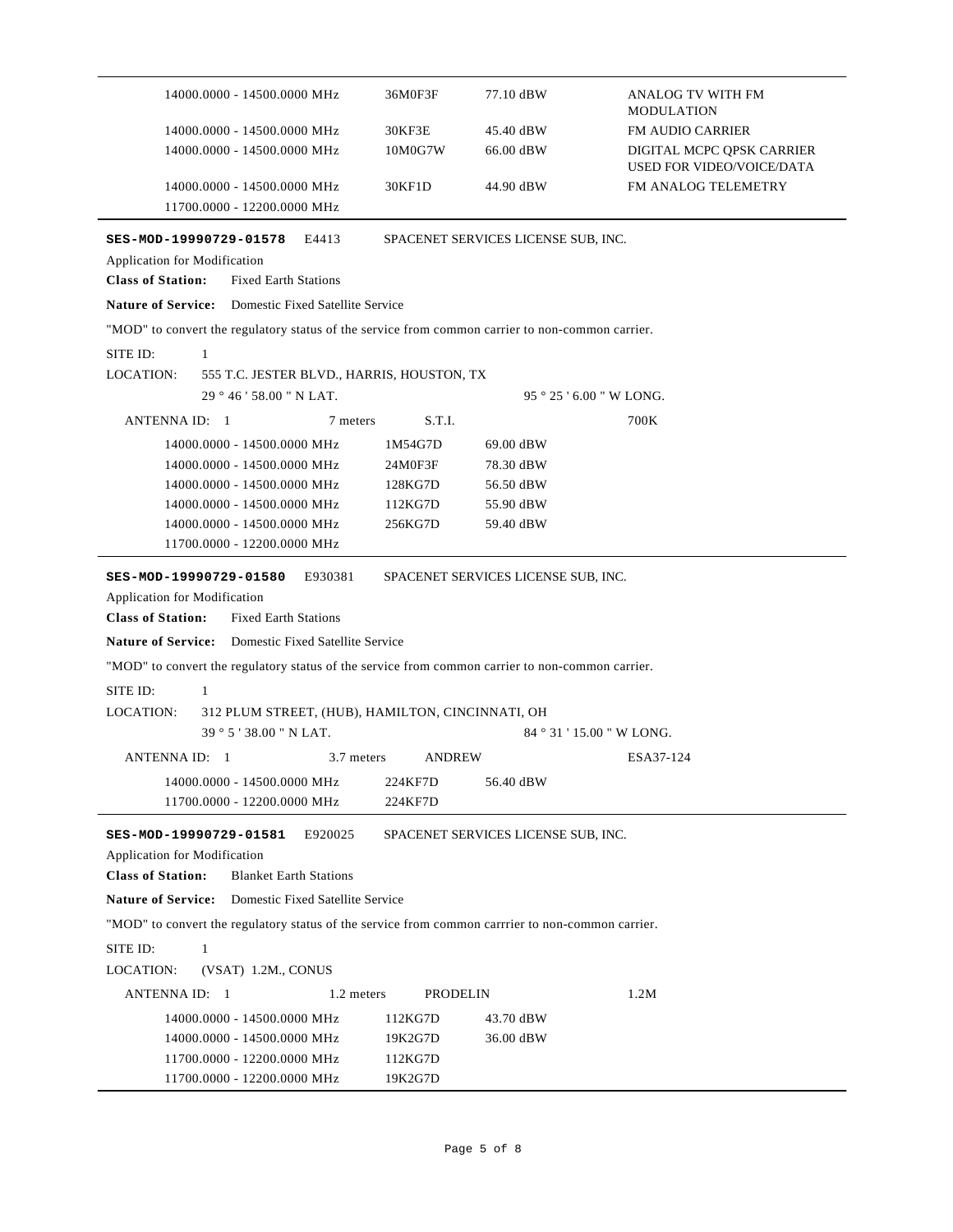#### **SES-MOD-19990806-01340** E890933 MOBILE SATELLITE COMMUNICATIONS, INC. ( d/b/a PITTSBURGH INTERNATIONAL TELEPORT )

Application for Modification

**Class of Station:** Fixed Earth Stations **Nature of Service:** Domestic Fixed Satellite Service, International Fixed Satellite Service

Authorization to change status of existing antenna license from common carrier to private carrier.

SITE ID: 1

LOCATION: 201 BROWNTOWN ROAD, WEST MORELAND, NEW KENSINGTON, PA

40 ° 32 ' 1.00 " N LAT.

79 ° 45 ' 17.00 " W LONG.

| ANTENNA ID: 1             | 9.1 meters | ANDREW CORPORATION         | ESA91H-46     |
|---------------------------|------------|----------------------------|---------------|
| 5925,0000 - 6425,0000 MHz | 36M0F3F    | 74.90 dBW                  |               |
| 3700.0000 - 4200.0000 MHz | 36M0F3F    |                            |               |
| 5925,0000 - 6425,0000 MHz | 36M0F8W    | 72.30 dBW                  |               |
| 5925,0000 - 6425,0000 MHz | 9M00G7W    | 72.30 dBW                  |               |
| 3700.0000 - 4200.0000 MHz | 36M0F8W    |                            |               |
| 3700.0000 - 4200.0000 MHz | 9M00G7W    |                            |               |
| 5925,0000 - 6425,0000 MHz | 43K0G7D-   | 66.10 dBW                  |               |
| 5925,0000 - 6425,0000 MHz | 36M0G7D    | 82.80 dBW                  |               |
| 5925,0000 - 6425,0000 MHz | 36M0F8W    | 82.80 dBW                  |               |
| 3700.0000 - 4200.0000 MHz |            |                            |               |
| ANTENNA ID: 2             | 4.1 meters | <b>COMTECH</b>             | "18"FT OFFSAT |
| 5925,0000 - 6425,0000 MHz | 36M0F3F    | 74.90 dBW                  |               |
| 3700.0000 - 4200.0000 MHz | 36M0F3F    |                            |               |
| 5925,0000 - 6425,0000 MHz | 36M0F8W    | 72.30 dBW                  |               |
| 5925.0000 - 6425.0000 MHz | 9M00G7W    | 72.30 dBW                  |               |
| 3700.0000 - 4200.0000 MHz | 36M0F8W    |                            |               |
| 3700.0000 - 4200.0000 MHz | 9M00G7W    |                            |               |
| 5925.0000 - 6425.0000 MHz | 43K0G7D-   | 66.10 dBW                  |               |
| 5925,0000 - 6425,0000 MHz | 36M0G7D    | 82.80 dBW                  |               |
| 5925,0000 - 6425,0000 MHz | 36M0F8W    | 82.80 dBW                  |               |
| 3700.0000 - 4200.0000 MHz |            |                            |               |
| ANTENNA ID: 3             | 13 meters  | <b>SATCOM TECHNOLOGIES</b> | 1130C         |
| 5925,0000 - 6425,0000 MHz | 36M0F3F    | 74.90 dBW                  |               |
| 3700.0000 - 4200.0000 MHz | 36M0F3F    |                            |               |
| 5925.0000 - 6425.0000 MHz | 36M0F8W    | 72.30 dBW                  |               |
| 5925,0000 - 6425,0000 MHz | 9M00G7W    | 72.30 dBW                  |               |
| 3700.0000 - 4200.0000 MHz | 36M0F8W    |                            |               |
| 3700.0000 - 4200.0000 MHz | 9M00G7W    |                            |               |
| 5925,0000 - 6425,0000 MHz | 43K0G7D-   | 66.10 dBW                  |               |
| 5925,0000 - 6425,0000 MHz | 36M0G7D    | 82.80 dBW                  |               |
| 5925.0000 - 6425.0000 MHz | 36M0F8W    | 82.80 dBW                  |               |
| 3700.0000 - 4200.0000 MHz |            |                            |               |

**SES-MOD-19990806-01341** E910006 MOBILE SATELLITE COMMUNICATIONS, INC. ( d/b/a PITTSBURGH INTERNATIONAL TELEPORT )

Application for Modification

**Class of Station:** Fixed Earth Stations

**Nature of Service:** Domestic Fixed Satellite Service

Authorization to change status of existing antenna license from common carrier to private carrier.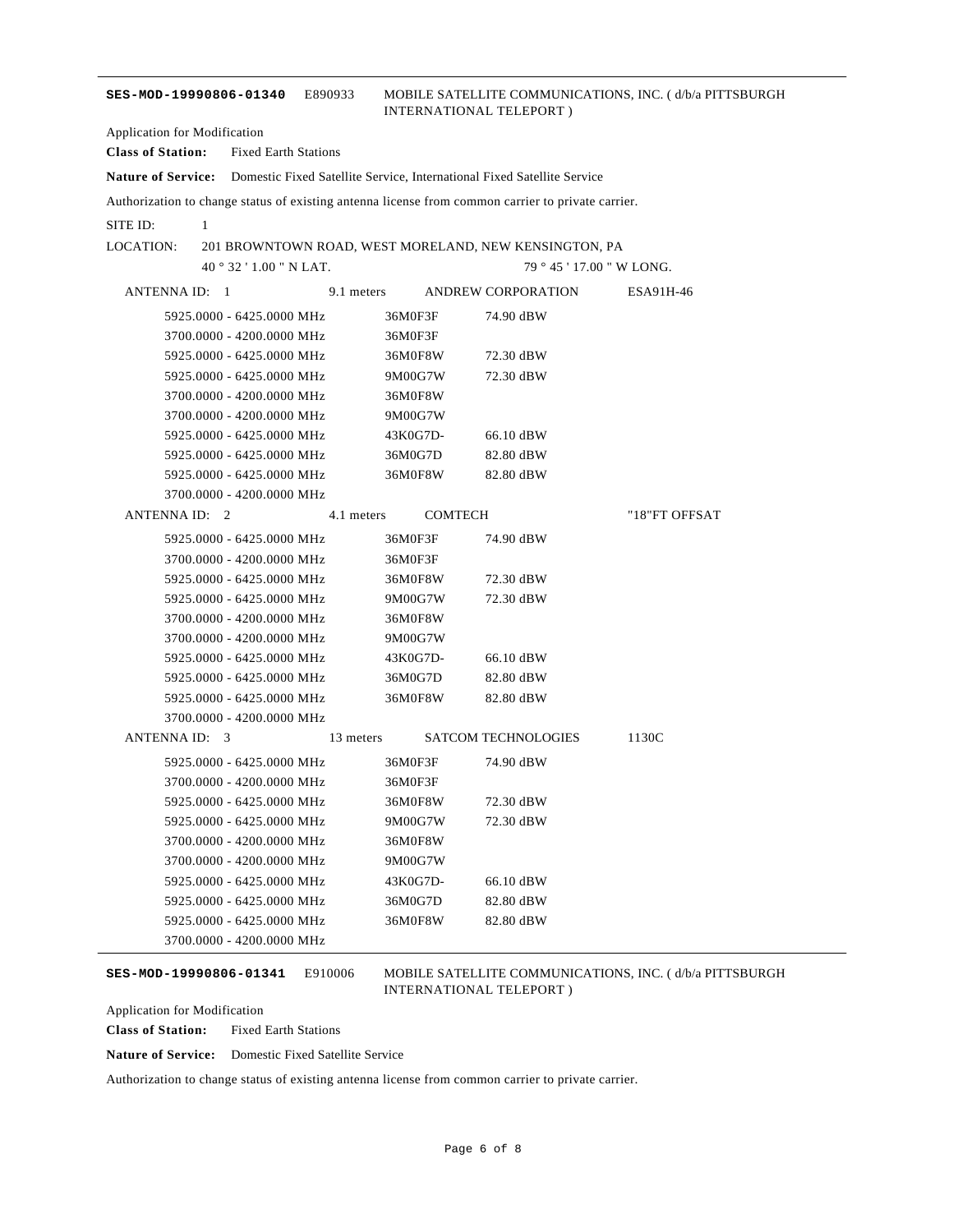| SITE ID:<br>1                                                                                                                                                                                                                                                                                                                         |                                                                    |                                                                                                                      |  |  |  |  |
|---------------------------------------------------------------------------------------------------------------------------------------------------------------------------------------------------------------------------------------------------------------------------------------------------------------------------------------|--------------------------------------------------------------------|----------------------------------------------------------------------------------------------------------------------|--|--|--|--|
| LOCATION:<br>201 Browntown Road, ALLEGHENY, NEW KENSINGTON, PA                                                                                                                                                                                                                                                                        |                                                                    |                                                                                                                      |  |  |  |  |
| $40^{\circ}32'2.00''$ N LAT.                                                                                                                                                                                                                                                                                                          |                                                                    | 79 ° 45 ' 16.00 " W LONG.                                                                                            |  |  |  |  |
| ANTENNA ID: 1<br>9.2 meters                                                                                                                                                                                                                                                                                                           | RADIATION SYSTEMS                                                  | 920 KS                                                                                                               |  |  |  |  |
| 14000.0000 - 14500.0000 MHz<br>11700.0000 - 12200.0000 MHz                                                                                                                                                                                                                                                                            | 547KG7W<br>74.20 dBW<br>547KG7W                                    |                                                                                                                      |  |  |  |  |
| SES-MOD-19991018-01758<br>E960024<br>Application for Modification<br><b>Class of Station:</b><br><b>Fixed Earth Stations</b>                                                                                                                                                                                                          | INTERLINK COMMUNICATIONS, INC.                                     |                                                                                                                      |  |  |  |  |
| <b>Nature of Service:</b> Domestic Fixed Satellite Service, International Fixed Satellite Service                                                                                                                                                                                                                                     |                                                                    |                                                                                                                      |  |  |  |  |
| Modification to add Solidaridad F-2 satellite.                                                                                                                                                                                                                                                                                        |                                                                    |                                                                                                                      |  |  |  |  |
| SITE ID:<br>$\mathbf{1}$                                                                                                                                                                                                                                                                                                              |                                                                    |                                                                                                                      |  |  |  |  |
| LOCATION:                                                                                                                                                                                                                                                                                                                             | 300 FERGUSON DRIVE, SANTA CLARA, MOUNTAIN VIEW, CA                 |                                                                                                                      |  |  |  |  |
| 37°23'22.00" N LAT.                                                                                                                                                                                                                                                                                                                   |                                                                    | $122 \degree 3 \degree 20.00 \degree W$ LONG.                                                                        |  |  |  |  |
| ANTENNA ID: 1<br>11.3 meters                                                                                                                                                                                                                                                                                                          | SATCOM TECH.                                                       | 1100 C                                                                                                               |  |  |  |  |
| 5925,0000 - 6425,0000 MHz<br>6186.0000 - 6425.0000 MHz<br>3700.0000 - 4200.0000 MHz<br>3700.0000 - 4200.0000 MHz                                                                                                                                                                                                                      | 4M92GID<br>67.20 dBW<br>36M0F9W<br>82.20 dBW<br>4M92GID<br>36M0F9W |                                                                                                                      |  |  |  |  |
| Application for Modification<br><b>Class of Station:</b><br><b>Fixed Earth Stations</b><br><b>Nature of Service:</b> Domestic Fixed Satellite Service, International Fixed Satellite Service<br>Application for modification of authorization to add 3.7 meter Ku-band antenna to existing authorization.<br>$\mathbf{1}$<br>SITE ID: |                                                                    |                                                                                                                      |  |  |  |  |
| LOCATION:<br>20640 BAHAMA ST., LOS ANGELES, CHATSWORTH, CA                                                                                                                                                                                                                                                                            |                                                                    |                                                                                                                      |  |  |  |  |
| 34°13'55.00" N LAT.                                                                                                                                                                                                                                                                                                                   |                                                                    | $118°34'54.00''$ W LONG.                                                                                             |  |  |  |  |
| ANTENNA ID: 1<br>3.7 meters                                                                                                                                                                                                                                                                                                           | ANDREW CORPORATION                                                 | ES37K-4124W                                                                                                          |  |  |  |  |
| 14000.0000 - 14500.0000 MHz<br>11700.0000 - 12200.0000 MHz<br>14000.0000 - 14500.0000 MHz<br>11700.0000 - 12200.0000 MHz                                                                                                                                                                                                              | 1M22G1D<br>63.90 dBW<br>1M22G1D<br>57.90 dBW<br>307KG1D<br>307KG1D | <b>OPSK DATA &amp; IBS</b><br><b>QPSK DATA &amp; IBS</b><br><b>BPSK DATA &amp; IBS</b><br><b>BPSK DATA &amp; IBS</b> |  |  |  |  |
| 14000.0000 - 14500.0000 MHz                                                                                                                                                                                                                                                                                                           | 1M50G7D<br>64.70 dBW                                               | <b>QPSK DATA &amp; IBS</b>                                                                                           |  |  |  |  |
| 11700.0000 - 12200.0000 MHz<br>14000.0000 - 14500.0000 MHz<br>11700.0000 - 12200.0000 MHz<br>ANTENNA ID: $3.7K(2)$<br>3.7 meters                                                                                                                                                                                                      | 1M50G7D<br>9M10G7F<br>72.60 dBW<br>9M10G7F<br>ANDREW CORPORATION   | <b>OPSK DATA &amp; IBS</b><br>MULTICHANNEL DIGITAL VIDEO<br>MULTICHANNEL DIGITAL VIDEO<br>ES37K-124W                 |  |  |  |  |
| 14000.0000 - 14500.0000 MHz                                                                                                                                                                                                                                                                                                           | 45M36G1D<br>75.00 dBW                                              | QPSK DIGITAL MOD, IP DATA                                                                                            |  |  |  |  |
| SES-MOD-19991101-01832<br>KA288<br>Application for Modification<br><b>Class of Station:</b><br><b>Fixed Earth Stations</b>                                                                                                                                                                                                            | GE AMERICAN COMMUNICATIONS, INC.                                   |                                                                                                                      |  |  |  |  |

**Nature of Service:** Domestic Fixed Satellite Service, International Fixed Satellite Service

Modification filed to include extended Ku-band transmit/receive frequencies for tin-orbit testing with a new satellite, GE-4.

LOCATION: 34 ° 19 ' 31.00 " N LAT. SITE ID: 1 5990 SOLANO VERDE, VENTURA, SOMIS, CA 118 ° 59 ' 41.00 " W LONG.